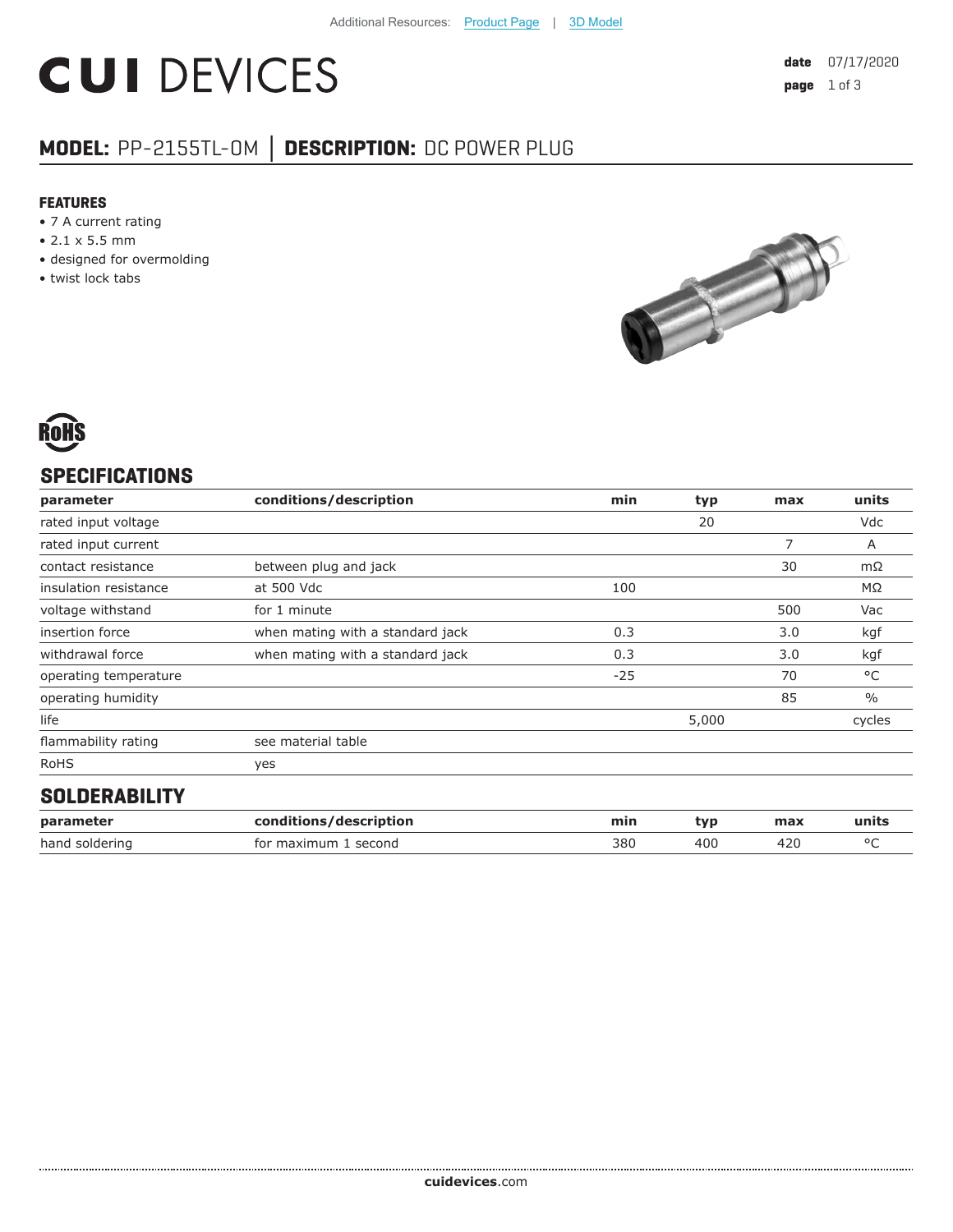### **MECHANICAL DRAWING**

units: mm tolerance: X≤1.0: ±0.1 mm 1.0<X≤6.0: ±0.2 mm 6.0<X≤18.0: ±0.3 mm 18.0<X≤40.0: ±0.4 mm X>40.0: ±0.5 mm unless otherwise noted

|   | ITEM DESCRIPTION | MATERIAL        | PLATING/COLOR |
|---|------------------|-----------------|---------------|
|   | insulator        | PBT (UL94V-0)   | black         |
|   | outer barrel     | brass           | nickel        |
| 3 | center contact   | phosphor bronze | nickel        |